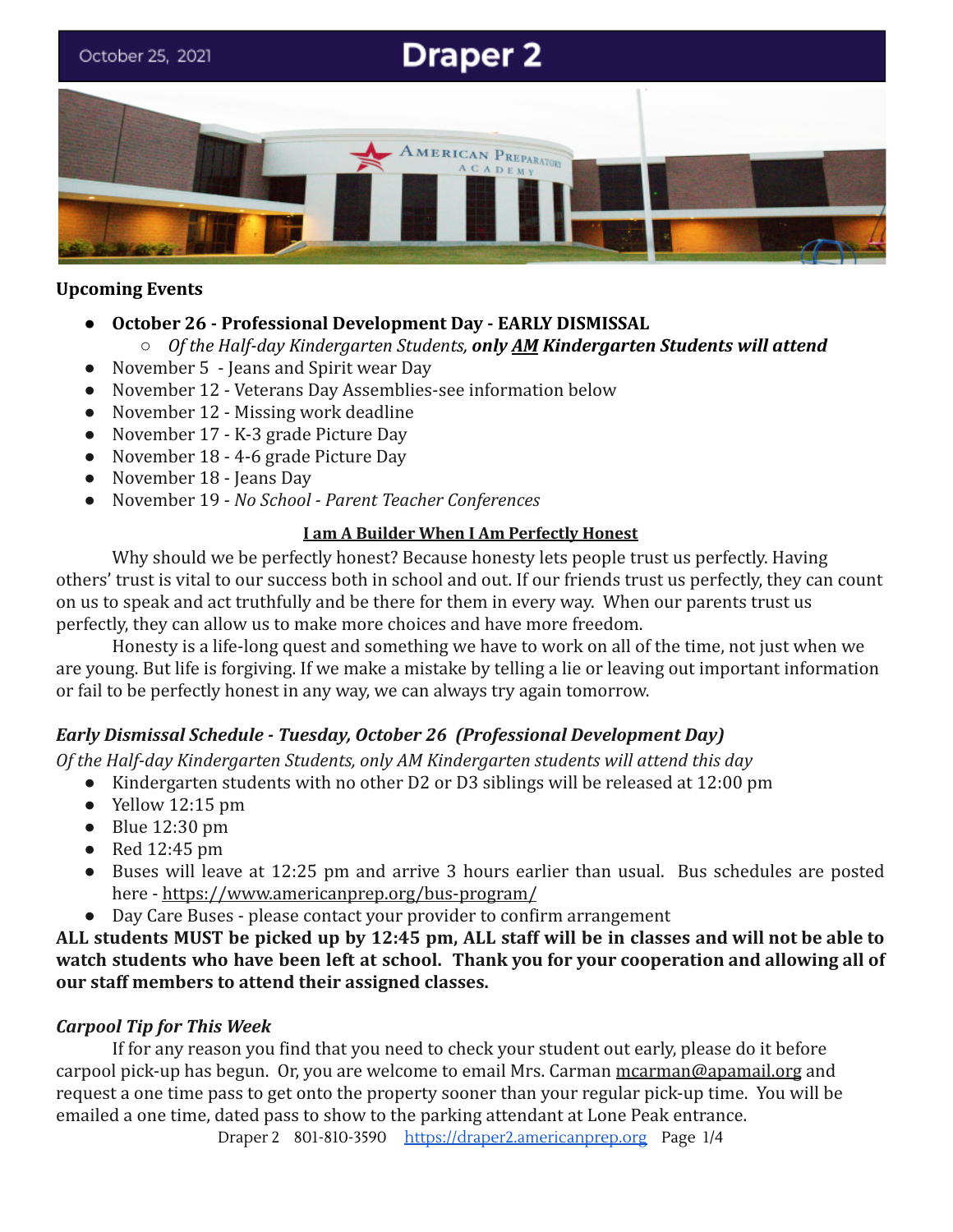## *Carpool Updates and Reminders*

Afternoon carpool is not flowing as efficiently as it has in the past or as we would like, particularly the exiting process. We are working on a way to improve that process - but we need your cooperation. Please take a moment to reinforce how important it is for your children to quickly exit and enter your vehicle at the curb, and watch our Carpool Tips video together- [https://vimeo.com/631365239.](https://vimeo.com/631365239)

Here are a few other tips that will help the flow of traffic:

- Please do not arrive even one minute before your pick-up time. This is one time in life when it is better to be a little late, rather than a little early. Purple - 2:50/1:50. Yellow - 3:15/2:15. Blue - 3:30/2:30. Red - 3:45/1:45.
- Please ONLY turn right out of the drive onto Lone Peak, using the nearest lane. Please do so even if it is after regular carpool hours; and especially if there is a line of cars behind you. It only takes a couple of cars turning left, or turning right into the far lane, to delay everyone else which adds up when you remember we have over 1000 cars needing to exit the campus.
- Draper 3 Families If you want to avoid carpool traffic, we have a few helpful options. We have an after-school homework assistance program where students can stay and get help with work. Teachers stay until 4:15pm, even on short days, and the National Honors Society meets in room 323 on the 3rd floor, where students help students. Draper 3 has staff here until 6 pm each day, helping with homework. Pick your student up after carpool if you can.

Let us know if you are interested in participating in our subscription bus service [here](https://www.americanprep.org/bus-program/). If there is enough interest, we can begin researching what we will need to purchase to expand our bussing service.

If you would like to get involved in helping us work with Draper City, you can join other parents by adding your name to [this spreadsheet.](https://docs.google.com/spreadsheets/d/1g5Vz_hrB7WMhXb7IRvtlA3De6lsGBcRLqwz9zESiKFg/edit#gid=0)

We appreciate your patience while we work out the flow of traffic.

# *School Wide Communication*

We have so many new families at the Draper 2 campus we thought it would be a good time to remind everyone of our communication policy, so all members of our community will feel safe and valued and have confidence that all concerns will be addressed to a point of satisfaction. Feedback from you (our stakeholders) is essential for us to remain continually engaged in a process of improvement. If a parent has a question related to instruction, or that relates to the classroom in any way, the Homeroom teacher should be the first person to whom the parent would go seeking information or resolution. If the parent does not feel their concern has been resolved by the teacher, the Parents should ask the teacher for a meeting with an Administrator. If the parent feels their concern would best be addressed at that level, and they have already tried to address it with the teacher, and are uncomfortable asking the teacher for an administrative conference, the Parents may ask the school secretary for an appointment with the Director. We are so appreciative of our wonderful APA community in upholding our communication policy. Teacher emails are generally formatted: *teacher's first initial (then) full last name @apamail.org*. Teacher emails may also be found on the student learning plan and on our website here: <https://draper2.americanprep.org/leadershipstaff/>. Our Academic Directors are best reached via email (for brief conversations) or to set up an appointment for lengthier discussions.

*K-3 Academic Director is Mrs. Megan Davis* - [megan.davis@apamail.org](mailto:megan.davis@apamail.org) *4-6 Academic Director is Mrs. Angie Lawrence* - [alawrence@apamail.org.](mailto:alawrence@apamail.org)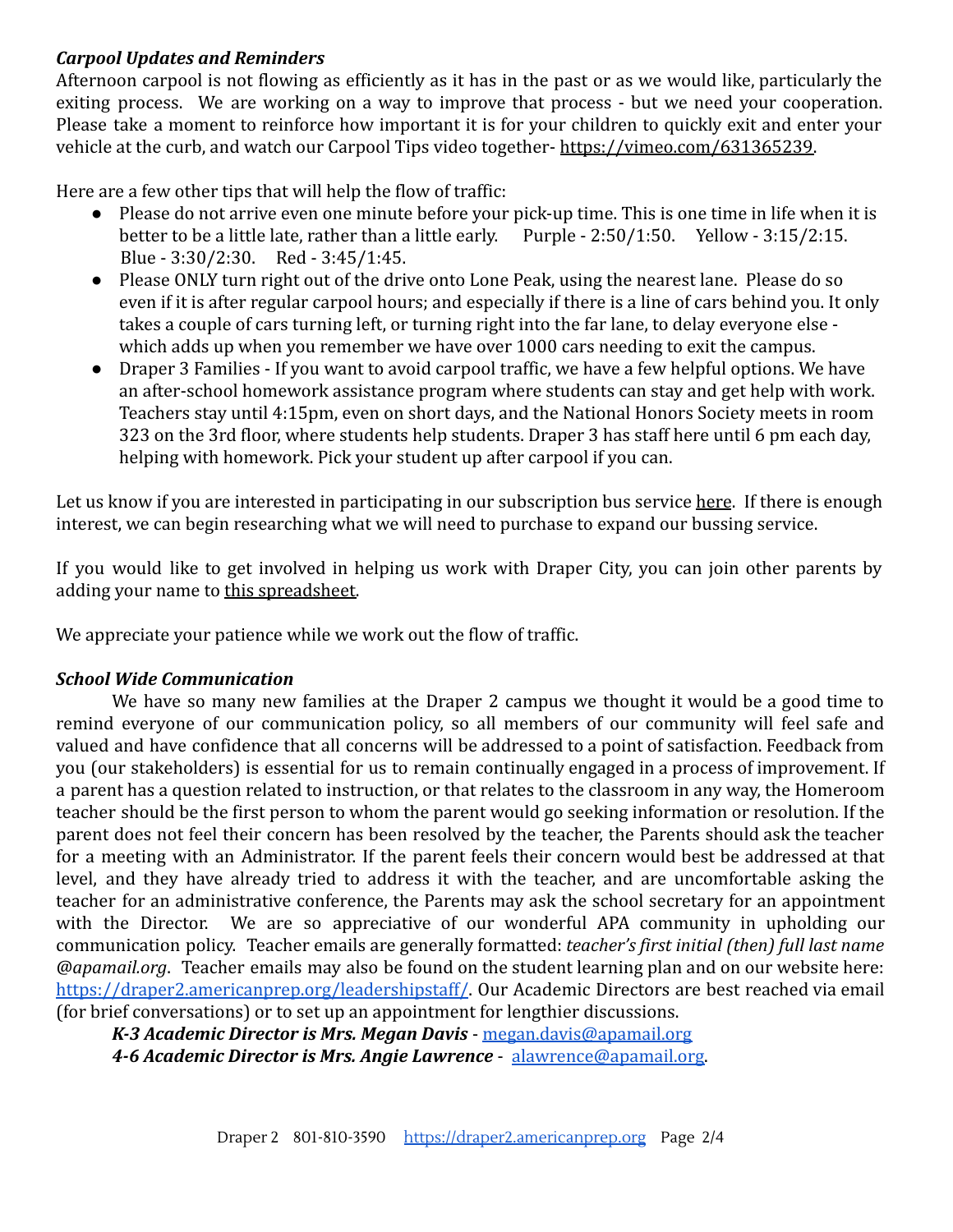### *Three Open "Operations Staff" Positions!!*

The purpose of the custodial position with APA is to "Clear the Way" for our core business. Which core business is: providing educational excellence, and strong character development to our Students. **Basic Responsibilities -**

It is the role of every member of the Operations Team to do whatever it takes to "Clear the Way". Additionally, there are particular duties assigned to the Custodial Position that contribute to our core business by ensuring:

- Our facilities are healthy, safe, secure, and able to facilitate a high level of learning.
- We remain highly positive and proactive about meeting the needs of our staff, freeing their time and minds to focus on excellence with our students.

#### **Complete Job Description can be found at this link -**

[https://recruitingbypaycor.com/career/JobIntroduction.action?clientId=8a78826753d0044a0153d2e5](https://recruitingbypaycor.com/career/JobIntroduction.action?clientId=8a78826753d0044a0153d2e566b2004b&id=8a7885ac7c194ff3017c515e99e87e95&source=&lang=en) [66b2004b&id=8a7885ac7c194ff3017c515e99e87e95&source=&lang=en](https://recruitingbypaycor.com/career/JobIntroduction.action?clientId=8a78826753d0044a0153d2e566b2004b&id=8a7885ac7c194ff3017c515e99e87e95&source=&lang=en)

### *Veterans Day - Celebration Details*

We are very excited for our Veterans Day celebration on Friday, November 12th! We will have two assemblies to honor our Veterans, one at 8:45 a.m. and one at 10:15 am. Our assemblies will be held in the Draper 3 gym. This assembly is an opportunity for students and families to invite a Veteran friend or family member to be honored by our D-2 and D-3 student bodies. We usually have about 80 Veteran guests! It is a wonderful event. Due to space constraints in our gymnasium, only parents who are accompanying Veteran guests or parents who are volunteering at the event are able to attend in person. We will livestream the assembly so parents can watch it online!

Invitations should have come home today, Monday, October 25th. Be thinking about a Veteran you could bring to this wonderful assembly! Watch for future information to learn which assembly your child will be attending.

#### *Daily Lunch Help Needed*

If you are available between 11:30 am and 1:30 pm, please come help Mrs. Osmond deliver lunches. We appreciate all our volunteers that have come in so far. Let's continue to help Mrs. Osmond out!

# *Halloween Costumes and Treats? Not At School! What a Treat!*

A few parents have asked if they need to provide costumes and treats for their students for later this month. Good news! The answer is "no." Most parents are relieved to know this. If you are one who has anticipated this celebration at prior schools and are disappointed at this news, let me explain. In our quest to remain focused on our mission of academic achievement and character development for every student, we guard our time resources very closely. VERY closely. We look at every activity and every program and evaluate it carefully on how effectively it helps us achieve these goals. Because of this, we typically do not celebrate holidays in the way that other schools traditionally do. Don't panic! This does not mean we don't have fun! We celebrate our students' learning with regular, grade-level celebrations (culminating activities), that go along with our units of study in history and science—but we do not use academic time for holiday parties or costume parades. Halloween isn't celebrated at school. Neither is Christmas. We only celebrate/acknowledge a few holidays during the school year for more information on these, please refer to your Parent/Student handbook.